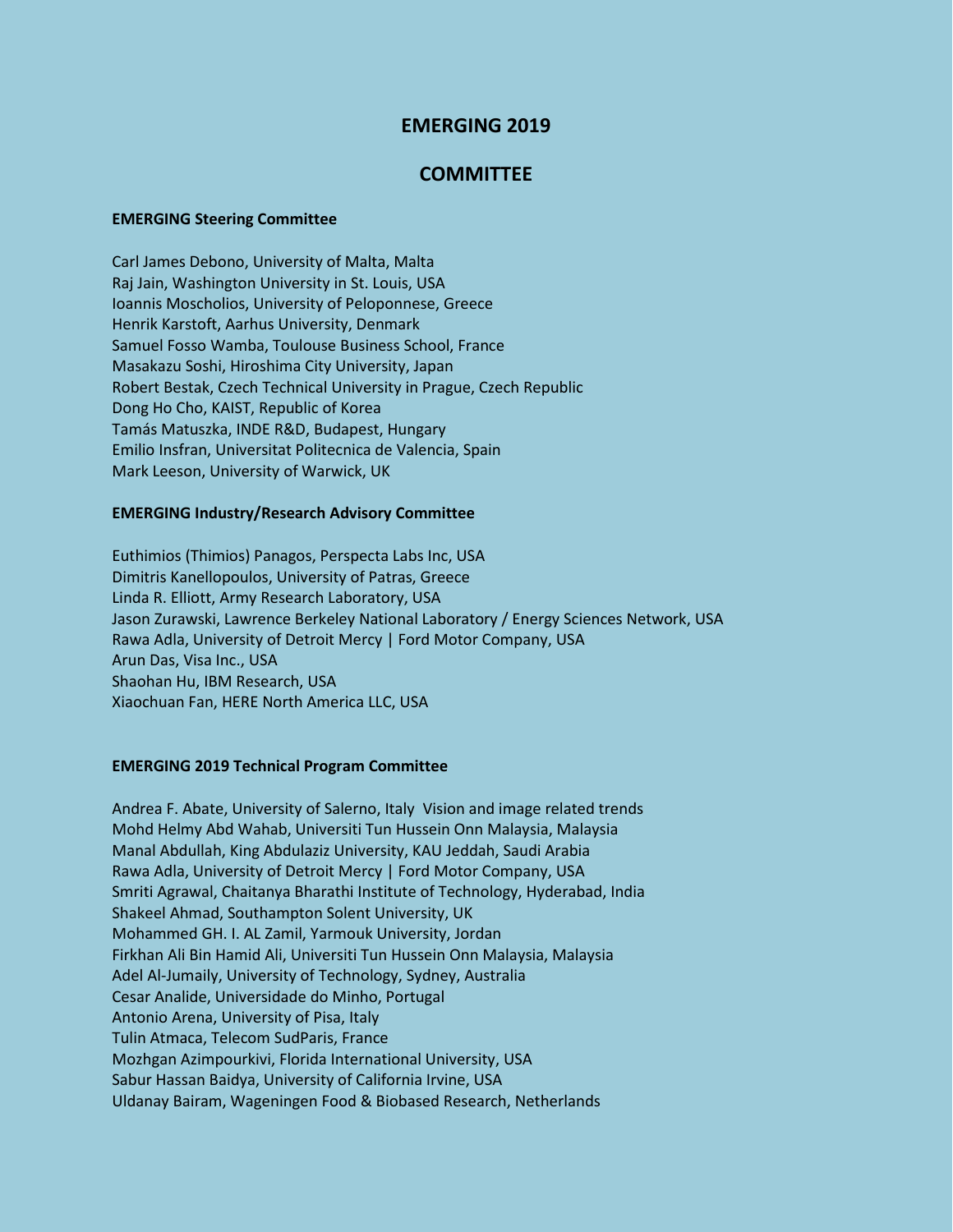Assia Belbachir, Sorbonne University, France Nik Bessis, Edge Hill University, UK Robert Bestak, Czech Technical University in Prague, Czech Republic Saman Biookaghazadeh, Arizona State University, USA Lars Braubach, Complex Software Systems | Bremen City University, Germany Raffaele Carli, Politecnico di Bari, Italy Davide Carneiro, Escola Superior de Tecnologia e Gestão, Polytechnic Institute of Porto Graziana Cavone, Polytechnic of Bari, Italy José Cecílio, University of Lisbon, Portugal Chin-Chen Chang, Feng Chia University, Taiwan Hyung Jae (Chris) Chang, Troy University – Montgomery, USA DeJiu Chen, KTH Royal Institute of Technology, Sweden Dong Ho Cho, KAIST, Republic of Korea Gianpiero Costantino, Institute of Informatics and Telematics (IIT) | National Research Council (CNR), Italy Arun Das, Visa Inc., USA David de Andrés, Universitat Politécnica de València, Spain Carl James Debono, University of Malta, Malta Mariagrazia Dotoli, Politecnico di Bari, Italy Ramadan Elaiess, University of Benghazi, Libya El-Sayed El-Alfy, King Fahd University of Petroleum and Minerals, Saudi Arabia Linda R. Elliott, Army Research Laboratory, USA Xiaochuan Fan, HERE North America LLC, USA José Fonseca, Instituto Politécnico da Guarda, Portugal Antoine Gallais, Inria LNE / Université de Strasbourg, France David R. Gnimpieba Zanfack, University of Picardie Jules Verne, France Nuno Gonçalves Rodrigues, Polytechnic Institute of Bragança, Portugal Victor Govindaswamy, Concordia University Chicago, USA Chunhui Guo, Illinois Institute of Technology, USA Hongzhi Guo, University of Southern Maine, USA Noriko Hanakawa, Hannan University, Osaka, Japan Manolo Dulva Hina, ECE Paris School of Engineering, France Jack Hodges, Siemens Corporate Technology, USA William Hurst, Liverpool John Moores University, UK Shaohan Hu, IBM Research, USA Abdellah Idrissi, Mohammed V University, Rabat, Morocco Sergio Ilarri, University of Zaragoza, Spain Emilio Insfran, Universitat Politecnica de Valencia, Spain Raj Jain, Washington University in St. Louis, USA Jin-Hwan Jeong, SK telecom, Republic of Korea Guohua Jin, Advanced Micro Devices, USA Georgios Kambourakis, University of the Aegean, Greece Dimitris Kanellopoulos, University of Patras, Greece Henrik Karstoft, Aarhus University, Denmark Jalaluddin Khan, King Saud University, Saudi Arabia / Aligarh Muslim University, India Nawaz Khan, Middlesex University London, UK Hyunbum Kim, University of North Carolina at Wilmington, USA Tae-Hoon Kim, Purdue University Northwest, USA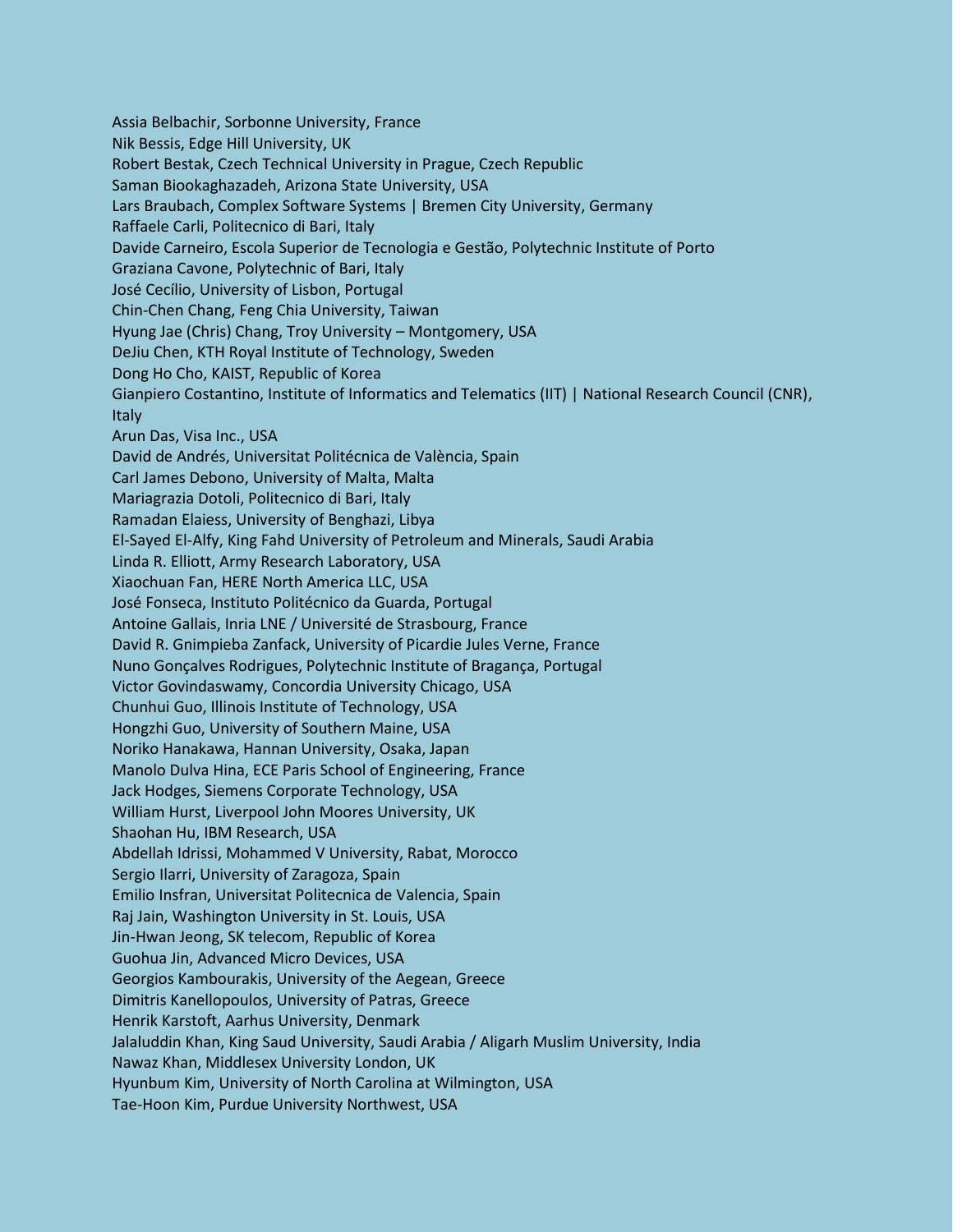Aykut Koc, ASELSAN Research Center, Turkey Dimitrios Koukopoulos, University of Patras, Greece Binod Kumar, JSPM Jayawant Institute of Computer Applications, Pune, India Abhimanu Kumar, Apple Inc., USA Sunil Kumar, San Diego State University, USA Mark Leeson, University of Warwick, UK Yanjun Liu, Feng Chia University, Taiwan Elsa Maria Macias Lopez, University of Las Palmas De Gran Canaria, Spain Roberta Maisano, University of Messina, Italy Zoubir Mammeri, IRIT - Paul Sabatier University, Toulouse, France Christopher Mansour, Villanova University, USA Nada Matta, Universite de Technologie de Troyes, France Tamás Matuszka, INDE R&D, Budapest, Hungary Sally McClean, Ulster University, UK Natarajan Meghanathan, Jackson State University, USA Maura Mengoni, Politechnic University of Marche, Ancona, Italy Ivan Mezei, University of Novi Sad, Serbia Panagiotis Michailidis, University of Macedonia, Greece Ioannis Moscholios, University of Peloponnese, Greece Avishek Nag, University College Dublin, Ireland Giovanni Nardini, University of Pisa, Italy Fabio Narducci, University of Salerno, Italy Euthimios (Thimios) Panagos, Perspecta Labs Inc, USA Juan Pedro Muñoz-Gea, Universidad Politécnica de Cartagena, Spain Alessandro Ortis, University of Catania, Italy Horacio Pérez-Sánchez, Universidad Católica de Murcia (UCAM), Spain Przemyslaw Pochec, University of New Brunswick, Canada Theodor D. Popescu, National Institute for Research and Development in Informatics Bucharest, Romania Danda B. Rawat, Howard University, USA Muhammad Hassan Raza, Dalhousie University, Canada Yenumula B. Reddy, Grambling State University, USA Alberto Redondo-Hernández, ICMAT-CSIC, Madrid, Spain Francesca Righetti, University of Pisa, Italy Azim Roussanaly, LORIA lab - University of Lorraine, France Claudio Rossi, Istituto Superiore Mario Boella, Italy Swapnoneel Roy, University of North Florida, USA Juan Carlos Ruiz García, Universitat Politècnica de València (UPV), Spain Francesco Rundo, STMicroelectronics srl, Catania, Italy Khair Eddin Sabri, The University of Jordan, Jordan Alessia Saggese, University of Salerno, Italy Hasmik Sahakyan, Institute for Informatics and Automation Problems of the National Academy of Sciences of Armenia, Armenia Tachporn Sanguanpuak, University of Oulu, Finland Mustafa Sanli, Aselsan Inc., Turkey Panagiotis Sarigiannidis, University of Western Macedonia, Greece Vijay Shah, University of Kentucky, Lexington, USA Laya Shamgah, North Carolina A&T State University, USA